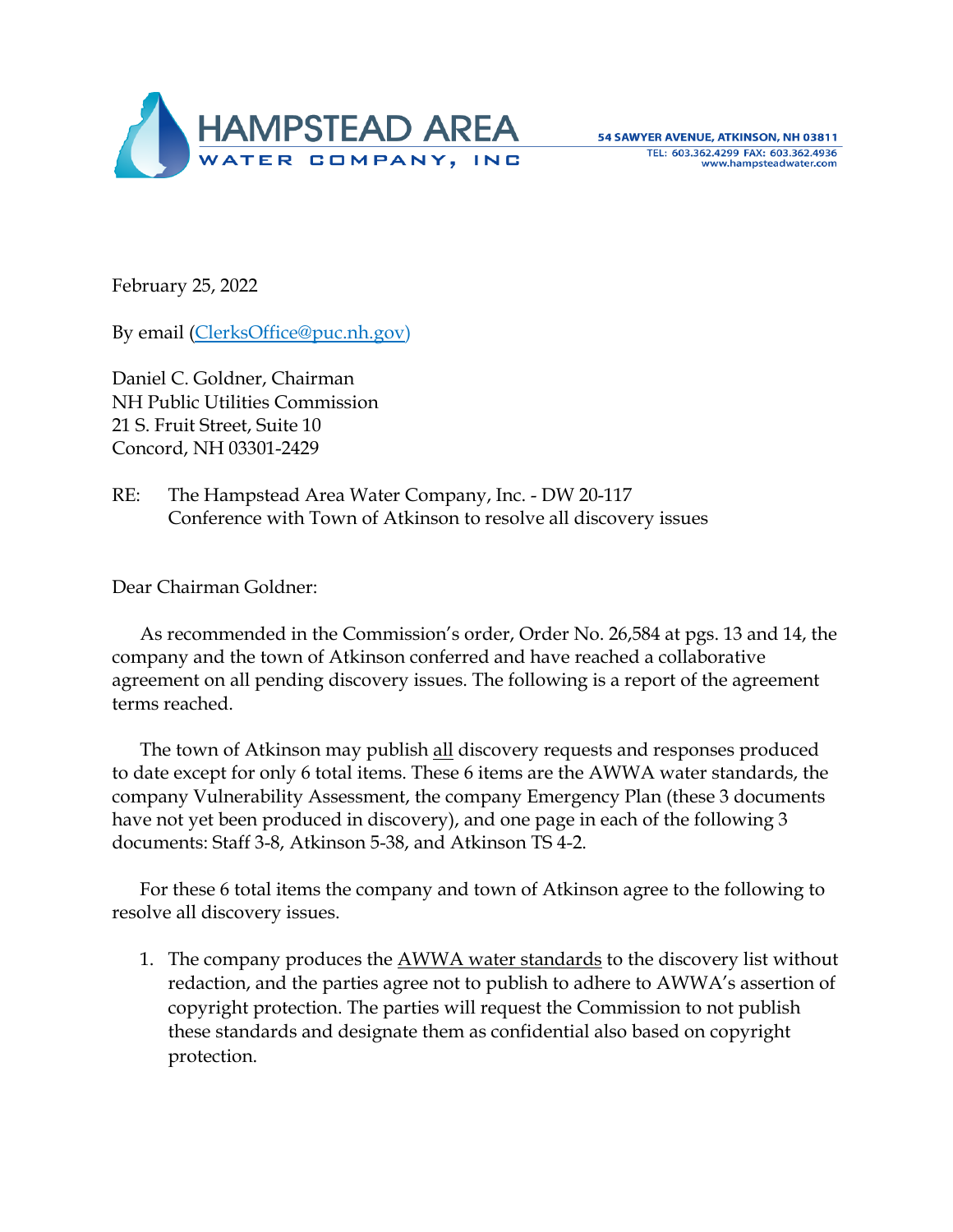- 2. The company produces the Vulnerability Assessment to the town of Atkinson only, designating the entire document as confidential and will not be provided to the discovery list. The town of Atkinson agrees not to publish the Vulnerability Assessment, and further agrees to limit access to the Vulnerability Assessment to the fire chief, town selectboard, town administrator, town counsel, and any town experts for this case.
- 3. The company produces the Emergency Plan to the town of Atkinson in a redacted form designating portions as confidential. The company will redact company account information, personal cell phone numbers, and as-built plans. The redacted version will be served to the discovery list. The town of Atkinson may, if it chooses, publish the redacted version of the Emergency Plan.
- 4. For Staff 3-8, the town of Atkinson agrees parts of this document are confidential and the company will provide a redacted version redacting employee names but substituting employee job titles, with all financial information to remain. The redacted/substituted version will be served to the discovery list and the town of Atkinson agrees, if it chooses, to publish only the redacted version.
- 5. For Atkinson 5-38, the town agrees parts of this document are confidential as originally submitted by the company. The redacted version will be served to the discovery list and the town of Atkinson agrees, if it chooses, to publish only the redacted version.
- 6. For Atkinson TS 4-2, the town agrees parts of this document are confidential as originally submitted by the company. The redacted version will be served to the discovery list and the town of Atkinson agrees, if it chooses, to publish only the redacted version.

The town of Atkinson assents to confidential treatment of the above six items as indicated. The company agrees to file with the Commission an assented-to motion for confidential treatment after review by the town of Atkinson's counsel, filed no later than March 4, 2022, reflecting these agreed terms.

Consistent with the Commission's Temporary Changes in Filing Requirements due to the COVID-19 state of emergency dated March 17, 2020, this request is being filed solely in electronic form.